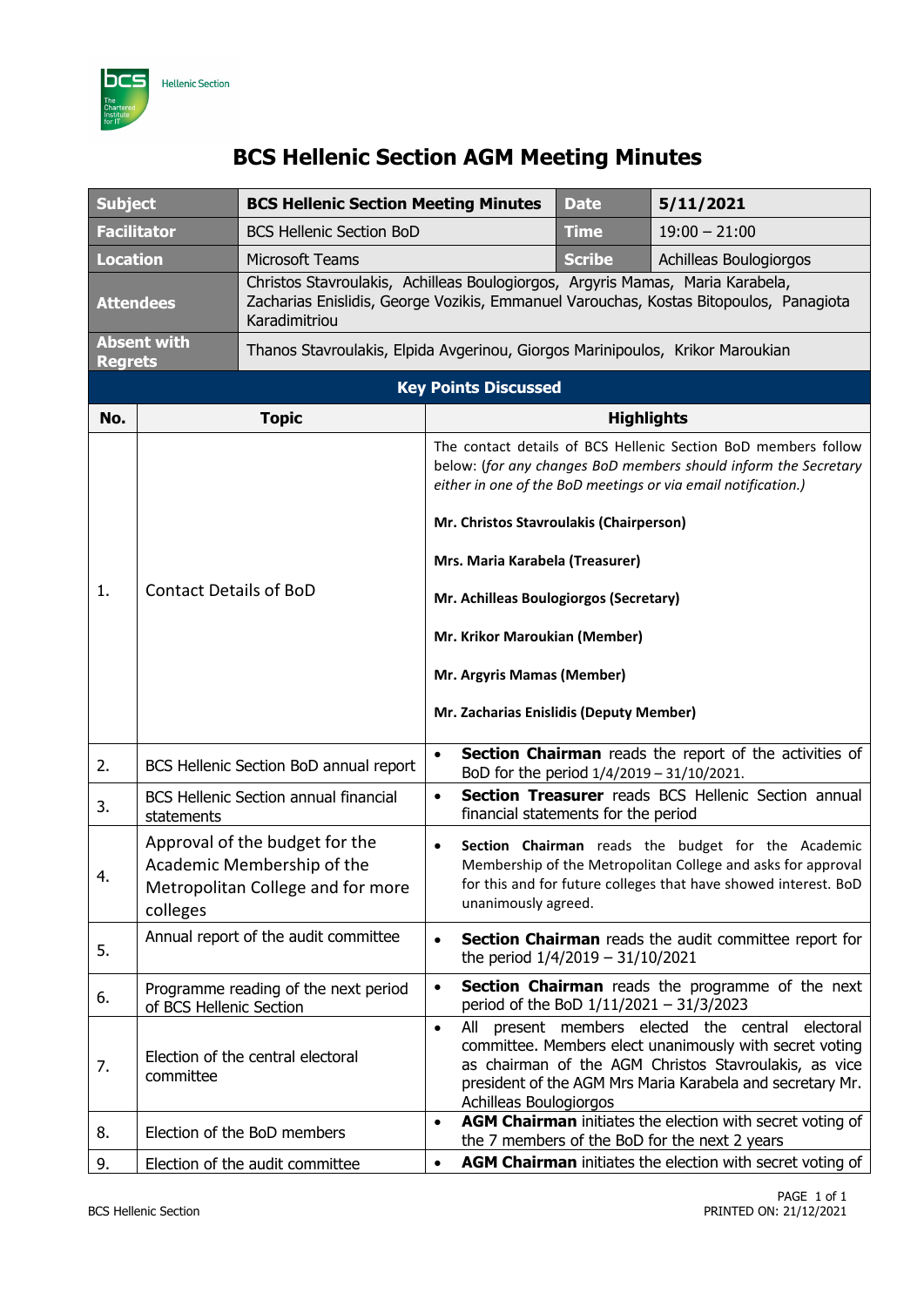

|     | members                                          |  | the 3 members of the audit committee                        |  |  |  |  |
|-----|--------------------------------------------------|--|-------------------------------------------------------------|--|--|--|--|
| 10. | Election of the BCS Helenic section<br>directors |  | AGM Chairman initiates the election of the new<br>directors |  |  |  |  |
| 5.  | End of AGM                                       |  | AGM Chairman ends the AGM                                   |  |  |  |  |

\*BoD – members include Christos Stavroulakis, Maria Karabela, Achilleas Boulogiorgos, Argyris Mamas, Zacharias Enislidis, Krikor Maroukian

## **Elected members of the new BoD**

- **Mr. Christos Stavroulakis (Chairperson)** with 9 votes
- **Mrs. Maria Karabela (Treasurer) with 4 votes**
- Mrs. Panagiota Karadimitriou (Secretary) with 5 votes
- Emmanuel Varouchas(Member) with 3 votes
- **Mr. Argyris Mamas (Member) with 3 votes**
- **Mr. Zacharias Enislidis (Deputy Member) with 3 votes**
- **Mr. Achilleas Boulogiorgos (Deputy Member) with 2 votes**

## **Elected members of the new audit committee**

- Mr. Konstantinos Bitopoulos with 10 votes
- Mr. Georgios Vozikis with 9 votes
- Mr. Georgios Marinopoulos with 2 votes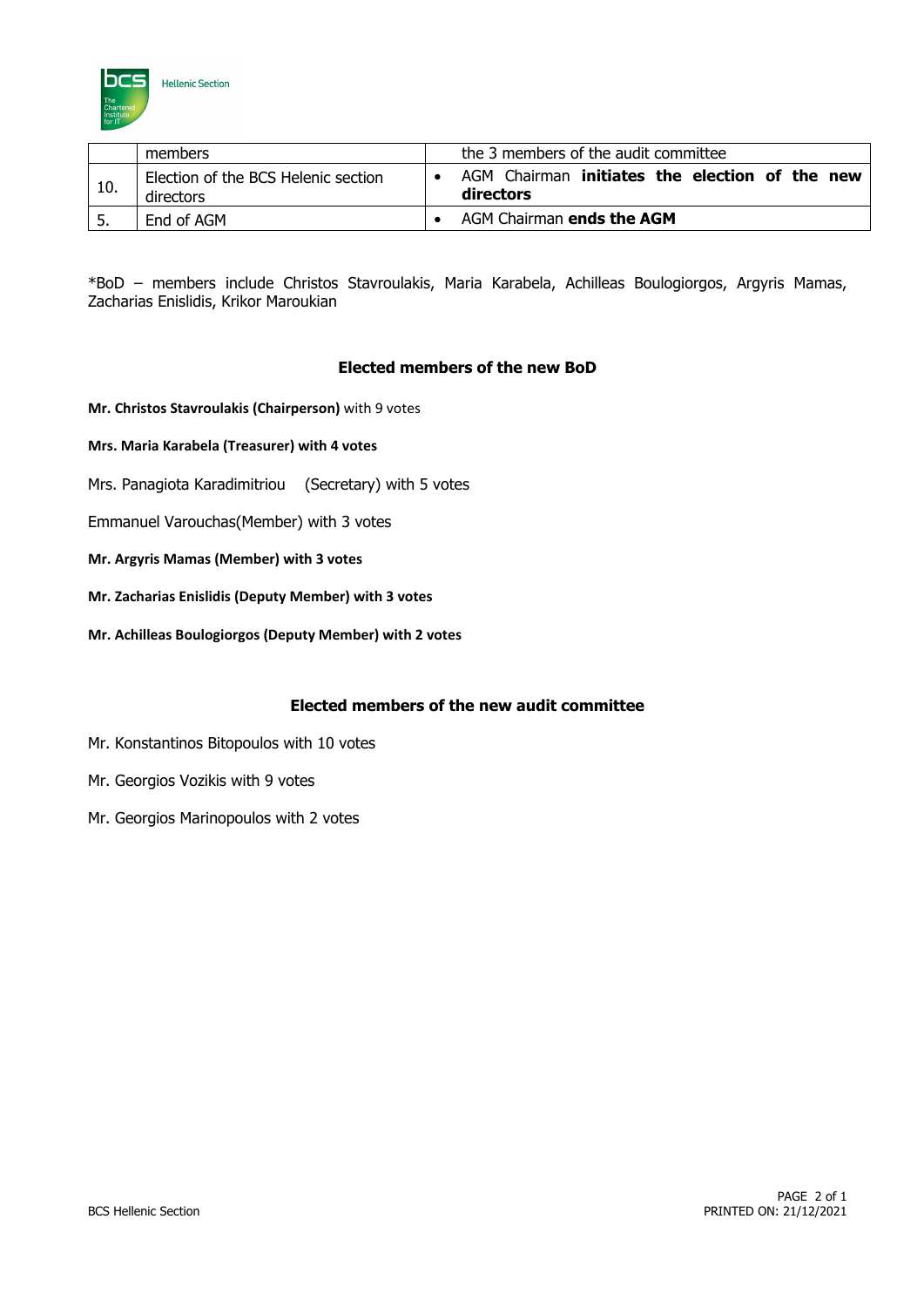

Members of BCS Hellenic Section BoD hereby agree on the content of Minutes of Meeting produced for the meeting held on 5/11/2021 and therefore, provide signed approval of Minutes noted and on the ratification of Action Plan.

| <b>Christos Stavroulakis (Chairperson)</b> | Maria Karabela (Treasurer)                           |
|--------------------------------------------|------------------------------------------------------|
| Signature: ---------------------           | Signature: ---------------------                     |
| <b>Achilleas Boulogiorgos (Secretary)</b>  | <b>Argryris Mamas (Member)</b>                       |
| Signature: ---------------------           | Signature: ---------------------                     |
| <b>Krikor Maroukian (Member)</b>           | <b>Zacharias Enislidis (Deputy</b><br><b>Member)</b> |
| Signature: ---------------------           | Signature: ---------------------                     |